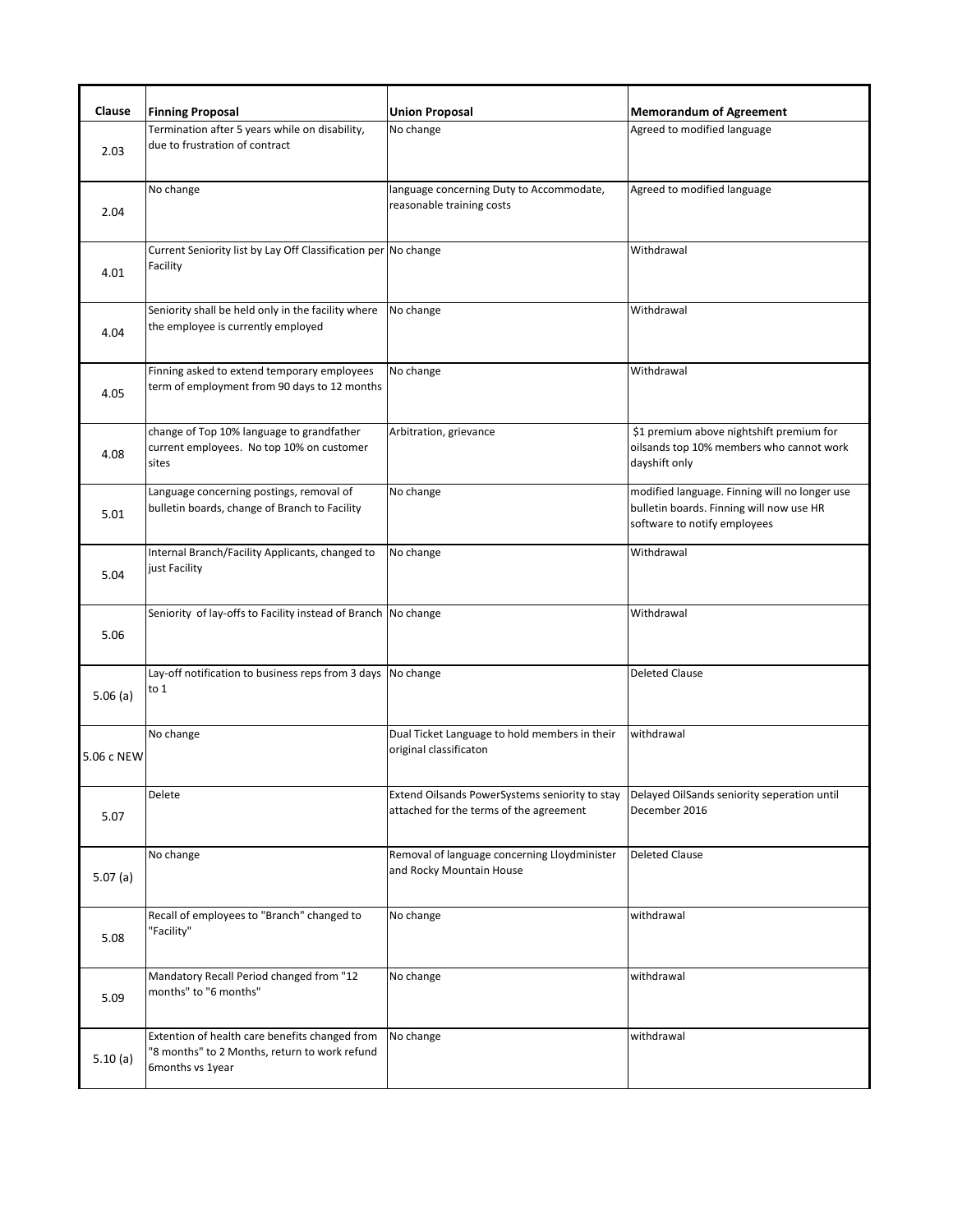|                 | No change                                                                                                                                                    | Crossed off redundant language                                                                                                 | Agreed to                                                     |
|-----------------|--------------------------------------------------------------------------------------------------------------------------------------------------------------|--------------------------------------------------------------------------------------------------------------------------------|---------------------------------------------------------------|
| 5.11            |                                                                                                                                                              |                                                                                                                                |                                                               |
| 5.12            | Deletion of Posting language for layed Off<br>employees to fill vacancies from other Branches                                                                | Add language to support contacting employees<br>on lay off from other Branches                                                 | Agreed to Union language proposal                             |
| 5.13            | Temporary call back shortened to 14 days                                                                                                                     | No change                                                                                                                      | withdrawal                                                    |
| 5.14            | changes to existing branch closure language.                                                                                                                 | Changes to support movement of employees                                                                                       | Agreed to merging of proposals                                |
| 5.15            | Temporary Transfer: Travel first in last out only,<br>no regional wage adjustment length extended to employer and Union, Temp transfer: 120 days<br>120 days | increased per diems, added agreement of<br>for Ekati only                                                                      | Agreed to changes                                             |
| 6.00 NEW        | shift change explained as, start and stop times,<br>days vs afternoons, days vs nights, Schedule<br>change reffers to day of start                           | No change                                                                                                                      | Withdrawal                                                    |
| 6.02,<br>6.02a, | Notice of shift and schedule between Employer<br>and Union, 24hr notice of shift change                                                                      | 7 days notice, overtime will be paid for the days Agreed to merging of proposals. Definition of<br>less the appropriate notice | shift vs schedule                                             |
| 6.03(b)         | If there is lack of work in a facility the employer<br>can send employees home on a rotational basis                                                         | No change                                                                                                                      | Withdrawal                                                    |
| 6.04            | no change                                                                                                                                                    | Remove "wherever possible". Makes the 1-1<br>rotation more solid                                                               | Agreed to Union language proposal                             |
| 6.08            | \$20 Meal allowance with less than 24 hrs notice. No change<br>Estoppel Letter given to Union for May 1, 2016                                                |                                                                                                                                | Agreed to Company proposal                                    |
| 6.09            | No overtime distribution calculation for<br>members on attendance management program.<br>Calculation on an annual basis.                                     | no change                                                                                                                      | accepted modified proposal. Changed "Branch"<br>to "Facility" |
| 6.11            | Changes to Parts standby pay                                                                                                                                 | no proposal                                                                                                                    | withdrawal                                                    |
| 6.12            | Changes to other members' standby pay                                                                                                                        | Union involvement in standby pay for members Agreed to Union language proposal. Company<br>other than parts personnel          | proposal withdrawal                                           |
| 6.14            | no proposal                                                                                                                                                  | Removal of redundant language from CBA                                                                                         | Agreed to Union Proposal                                      |
| 6.15 New        | Training will be paid at straight time rates only                                                                                                            | no proposal                                                                                                                    | Withdrawal                                                    |
| 7.01            | Sundays at 1.5 x regular rate only                                                                                                                           | no proposal                                                                                                                    | Withdrawal                                                    |
| 7.02            | Holidays at 1.5 x regular rate only                                                                                                                          | no proposal                                                                                                                    | Withdrawal                                                    |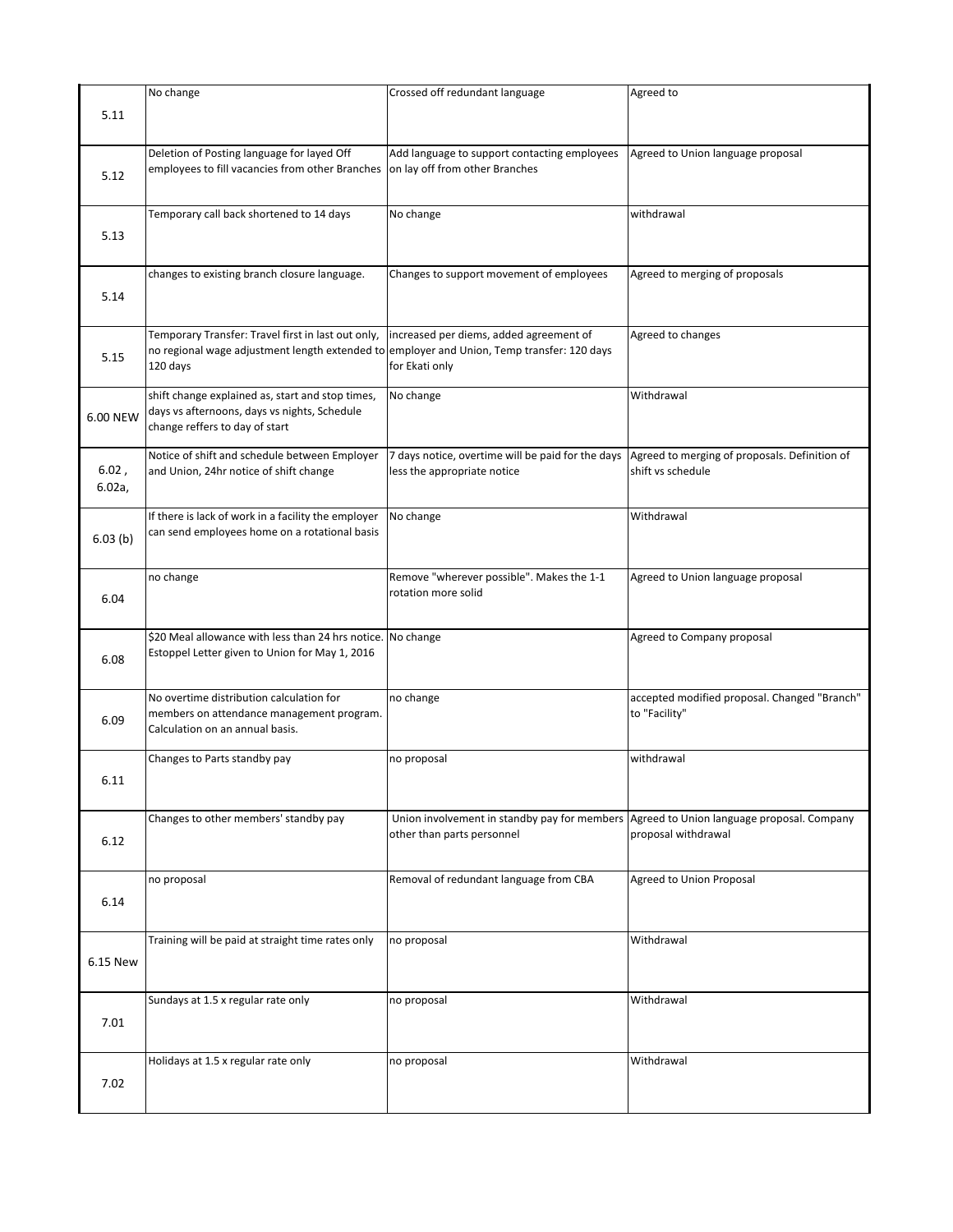|         | Family day for AB only                                                                                                                                                                                                               | Update table from 8.01(a) and move to here                                                             | Update table from 8.01(a) and move to here.                                                                                                                                                               |
|---------|--------------------------------------------------------------------------------------------------------------------------------------------------------------------------------------------------------------------------------------|--------------------------------------------------------------------------------------------------------|-----------------------------------------------------------------------------------------------------------------------------------------------------------------------------------------------------------|
| 8.01    |                                                                                                                                                                                                                                      |                                                                                                        | Family Day for AB only                                                                                                                                                                                    |
|         | no proposal                                                                                                                                                                                                                          | New table for stat holiday for continuous shifts.                                                      | New table for 8.01(a). Family Day for AB only.                                                                                                                                                            |
| 8.01(a) |                                                                                                                                                                                                                                      | Stat credit calculation charts added                                                                   | Stat credit calculation charts added                                                                                                                                                                      |
|         | removed redundant language                                                                                                                                                                                                           | removed redundant language                                                                             | removed redundant language                                                                                                                                                                                |
| 8.04    |                                                                                                                                                                                                                                      |                                                                                                        |                                                                                                                                                                                                           |
| 9.02    | no proposal                                                                                                                                                                                                                          | Limit of one month for management to reply to<br>vacation requests.                                    | merged language                                                                                                                                                                                           |
| 9.03    | Removal of "a minimum of" from language.<br>Limits members to 2 weeks of holidays for July<br>and August                                                                                                                             | Added new language to define "prime vacation<br>period" Moved some language from 9.03 to 9.02 proposal | Company proposal withdrawn. Accepted Union                                                                                                                                                                |
| 9.05    | reduced vacation entitlement for members who<br>started with the company after 1994. Removal<br>of vacation during the first year of employment.<br>Biweekly accrual of vacation vs Preload                                          | no proposal                                                                                            | Agreed on modified language. Mutual<br>agreement language added for members<br>wishing to take holidays at 8 hrs per day.<br>Biweekly accrual of vacation                                                 |
| 9.06    | no proposal                                                                                                                                                                                                                          | modify language to make the statement more<br>clear.                                                   | <b>Agreed to Union Proposal</b>                                                                                                                                                                           |
| 9.07    | Limiting of Vacation carrover from year to year                                                                                                                                                                                      | no proposal                                                                                            | Withdrawal                                                                                                                                                                                                |
| 9.08    | vacation adjust limiting                                                                                                                                                                                                             | no proposal                                                                                            | withdrawal                                                                                                                                                                                                |
| 9.09    | New language                                                                                                                                                                                                                         | new language                                                                                           | merged language. Some language moved from<br>15.04                                                                                                                                                        |
| 10.01   | 1.5 hr Minimum for appentice travel time to<br>qualify for the travel allowance                                                                                                                                                      | no proposal                                                                                            | Agreed to modified language. 100km minimum                                                                                                                                                                |
| 10.02   | apprenticeship language changed. Limitations to no proposal<br>Retro pay. Increase of field apprentice terms to<br>180 days                                                                                                          |                                                                                                        | Agreed to modified language. No Retro pay if<br>the employee chooses to not go to school                                                                                                                  |
| 10.03   | Changes to the journeyperson requirements                                                                                                                                                                                            | no proposal                                                                                            | Agreed to modified language. New language for<br>retroactivity and limitations                                                                                                                            |
| 10.04   | added language to limit book purchases. Also<br>allows a leave of absence for the employee to<br>retake schooling should they fail at a level of<br>school. Pay back of wages and books should the<br>employee quit within 24 months | no proposal                                                                                            | Modified language allows a leave of absence for<br>the employee to retake schooling should they<br>fail at a level of school. Pay back of wages and<br>books should the employee quit within 12<br>months |
| 10.06   | New language requiring mechanical apprentices no proposal<br>to complete 4 years of training                                                                                                                                         |                                                                                                        | withdrawal                                                                                                                                                                                                |
| 11.03   | Removal of "Foremen" from language. Not a<br>term used within Finning                                                                                                                                                                | no proposal                                                                                            | accepted Company proposal                                                                                                                                                                                 |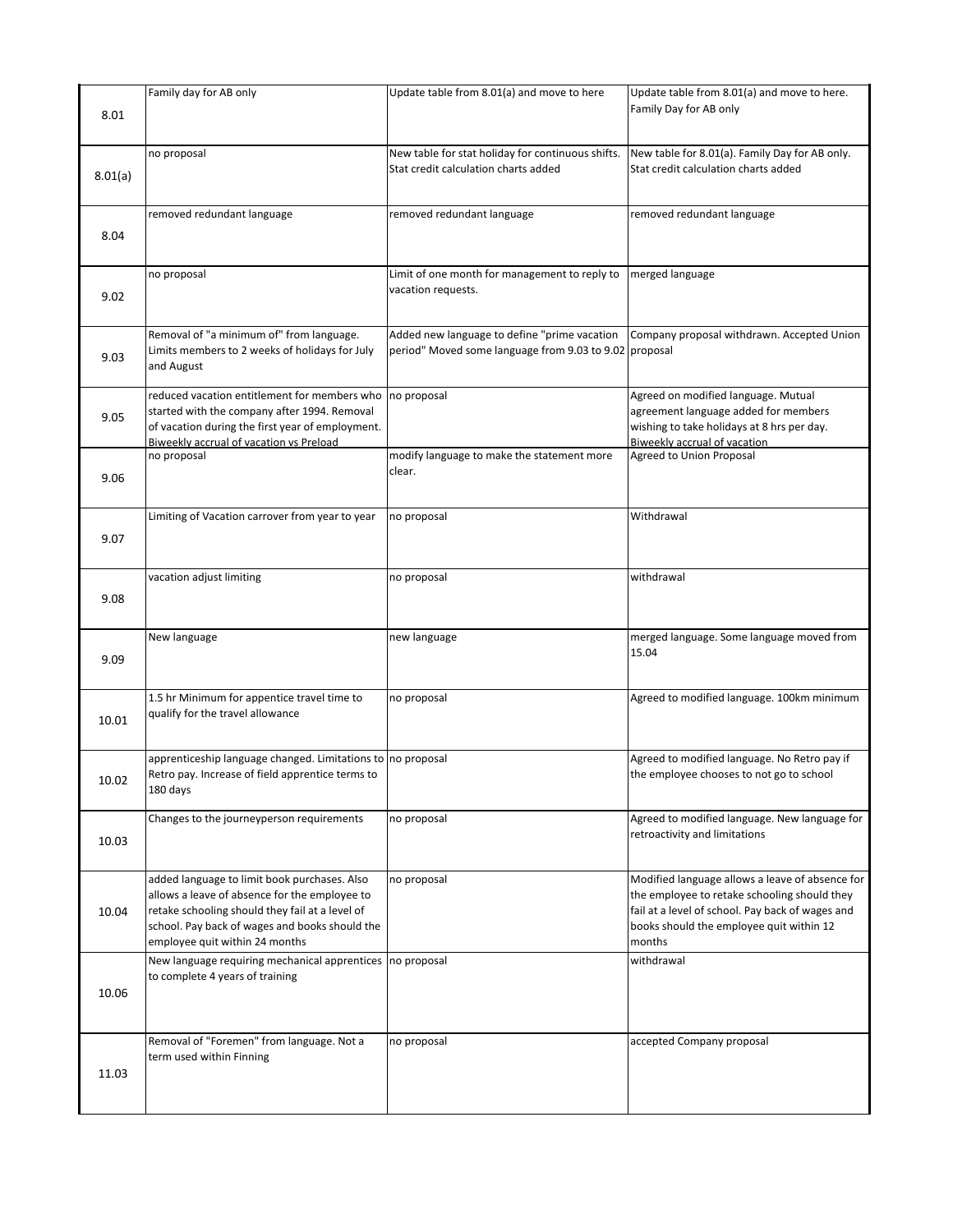| 11.04    | (iii) Field Sevice uniforms not provided until<br>after 120 days or for those on customer sites             | (iv) Winter coveralls shall be expensed if not<br>provided by Sept 30                                    | Elimination of waiting period for field uniforms.<br>One pair of Winter gear can expensed. Up to<br>\$600 |
|----------|-------------------------------------------------------------------------------------------------------------|----------------------------------------------------------------------------------------------------------|-----------------------------------------------------------------------------------------------------------|
| 11.06    | no proposal                                                                                                 | Removal of date from language. New language<br>to allow all members who work outside to<br>expense boots | withdrawal                                                                                                |
| 11.08    | Change removal of disciplines from a personnel<br>file up to 2 years                                        | Added "Letter of Expectation"                                                                            | accepted Union proposal                                                                                   |
| 11.09    | Change the time in which an Employee is eligible Changed name in chart to read "Heavy<br>for tool allowance | equipment technician"                                                                                    | merged proposal. 120 days and name change                                                                 |
| 11.12    | None                                                                                                        | Meal per diem increase of \$5 per meal                                                                   | Agreed on meal per diem increases                                                                         |
| 11.13(a) | Change "Branch" to Facility                                                                                 | renumber from 11.13(a) to 11.13                                                                          | merged proposals                                                                                          |
| 11.13(b) | no proposal                                                                                                 | Laid off employees can get their tools sent home Laid off employees can get their tools sent             | home. Maximum \$750.00                                                                                    |
| 11.14    | travel time paid only for travel outside the<br>region. Defining of region.                                 | Travel time is considered time worked.<br>Applicable rates for travel.                                   | both proposals withdrawn                                                                                  |
| 12.03    | no proposal                                                                                                 | update of discrimination language to reflect<br>modern times                                             | accepted Union proposal                                                                                   |
| 12.04    | no proposal                                                                                                 | Removal of redundant language from CBA                                                                   | accepted Union proposal                                                                                   |
| 13.01    | -4% reduction in pay for all employees except<br>O/S, -10% in Oilsands in year 1, 0%, 0%, 1%                | General increase: 0%, 2%                                                                                 | 2% reduction in pay, General increase: 0%, 0%,<br>1%                                                      |
| 13.03    | Change from twice annually to annually.<br>Remove Class B language                                          | Change "agrees to" to "Will"                                                                             | accepted Union proposal                                                                                   |
| 13.05    | no proposal                                                                                                 | New language adding making employees whole accepted Union proposal<br>if they can substantiate losses    |                                                                                                           |
| 13.07    | no proposal                                                                                                 | Limits time in premium positions to 90 days. IE:<br>temp leadhand                                        | accepted Union proposal                                                                                   |
| 13.08    | deletion of language concerning employees<br>removed from third party sites                                 | Elaboration of language concerning employees<br>removed from third party sites                           | accepted modified proposal.                                                                               |
| 14.01    | no proposal                                                                                                 | no proposal                                                                                              | moved proposed language from the new 14.04<br>into 14.01. Fair and reasonable                             |
| 14.04    | new                                                                                                         | Employer will exercise its' authority fairly                                                             | moved to 14.01                                                                                            |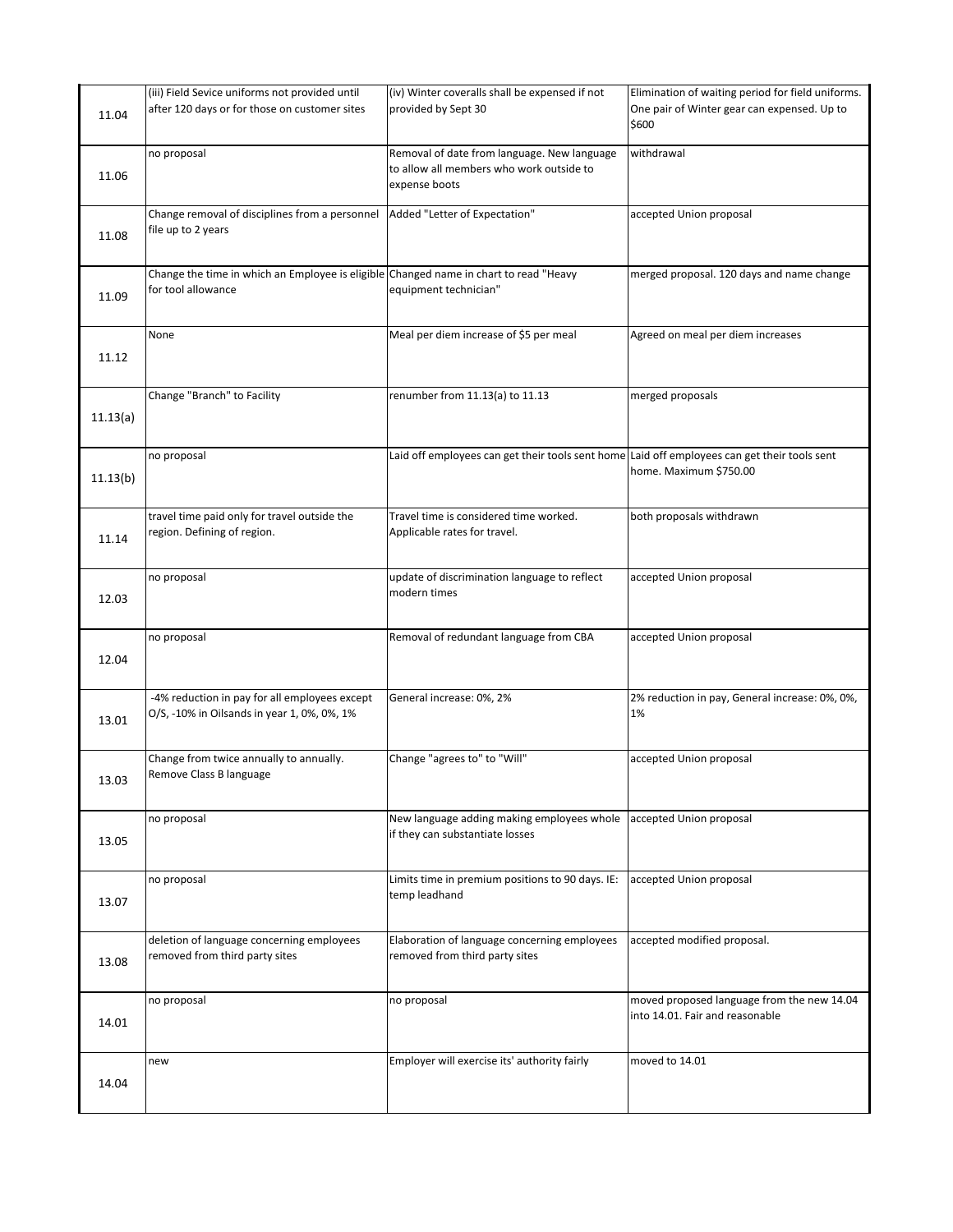|          | changed language to include "benefit providers" no proposal                                                |                                                                                                                                   | withdrawal                                                                                                                        |
|----------|------------------------------------------------------------------------------------------------------------|-----------------------------------------------------------------------------------------------------------------------------------|-----------------------------------------------------------------------------------------------------------------------------------|
| 15.01    |                                                                                                            |                                                                                                                                   |                                                                                                                                   |
| 15.01(a) | no proposal                                                                                                | Move Language from 15.03(b) to here.                                                                                              | added to language in 15.02                                                                                                        |
| 15.02    | no proposal                                                                                                | Add policy numbers to chart. Included LTD in the Added policy numbers, LTD, Language from<br>chart                                | 15.01(a)                                                                                                                          |
| 15.03    | no proposal                                                                                                | no proposal                                                                                                                       | New sick plan. 5 days of sick per year. LOU<br>initially tops member up based on term of<br>service (Min 40 hrs),                 |
| 15.03(a) | New sick leave plan                                                                                        | Language changes to add Short term and WCB<br>benefits, New language for LTD elimination<br>period, WCB top up. Renumber to 15.03 | moved to 15.03. New language from 15.03(b)<br>becomes 15.03(a). New STD amount is 80%.<br>WCB top up language added               |
| 15.03(b) | Move short term disability language to here.<br>New Percentage of coverage: 70%                            | move this language into 15.01(a)                                                                                                  | Old language Moved to 15.02.                                                                                                      |
| 15.03(c) | Move old language from 15.03(b) to here                                                                    | no proposal                                                                                                                       | withdrawal                                                                                                                        |
| 15.04    | "5 Consecutive days" added.                                                                                | no proposal                                                                                                                       | New language covering Leave of absence tied to<br>bereavement. Moved and changed leave of<br>absence for any other reason to 9.09 |
| 15.05    | New personal leave of absence language                                                                     | no proposal                                                                                                                       | agreed to move this language with changes to<br>9.09                                                                              |
| 16.05    | Adding safety glasses language from Finning<br>policy into here                                            | no proposal                                                                                                                       | withdrawal                                                                                                                        |
| 16.07    | no proposal                                                                                                | 3yr driver's abstract only                                                                                                        | withdrawal                                                                                                                        |
| 17.01    | no proposal                                                                                                | Introduction of 692 pension                                                                                                       | withdrawal                                                                                                                        |
| 17.03    | Immediate vesting language                                                                                 | Immediate vesting language                                                                                                        | Agreed to Union Proposal                                                                                                          |
| 17.04    | no proposal                                                                                                | Introduction of 692 pension                                                                                                       | withdrawal                                                                                                                        |
| 19.03    | Limit the number of stewards                                                                               | no proposal                                                                                                                       | withdrawal                                                                                                                        |
| 19.06    | Limiting the time stewards can use onsite for<br>Union business                                            | no proposal                                                                                                                       | withdrawal                                                                                                                        |
| 19.08    | Time off for Union business is to be approved by New language allowing executive members all<br>management | the time off needed. Effort will be made to<br>minimuze the time off                                                              | accepted Union proposal                                                                                                           |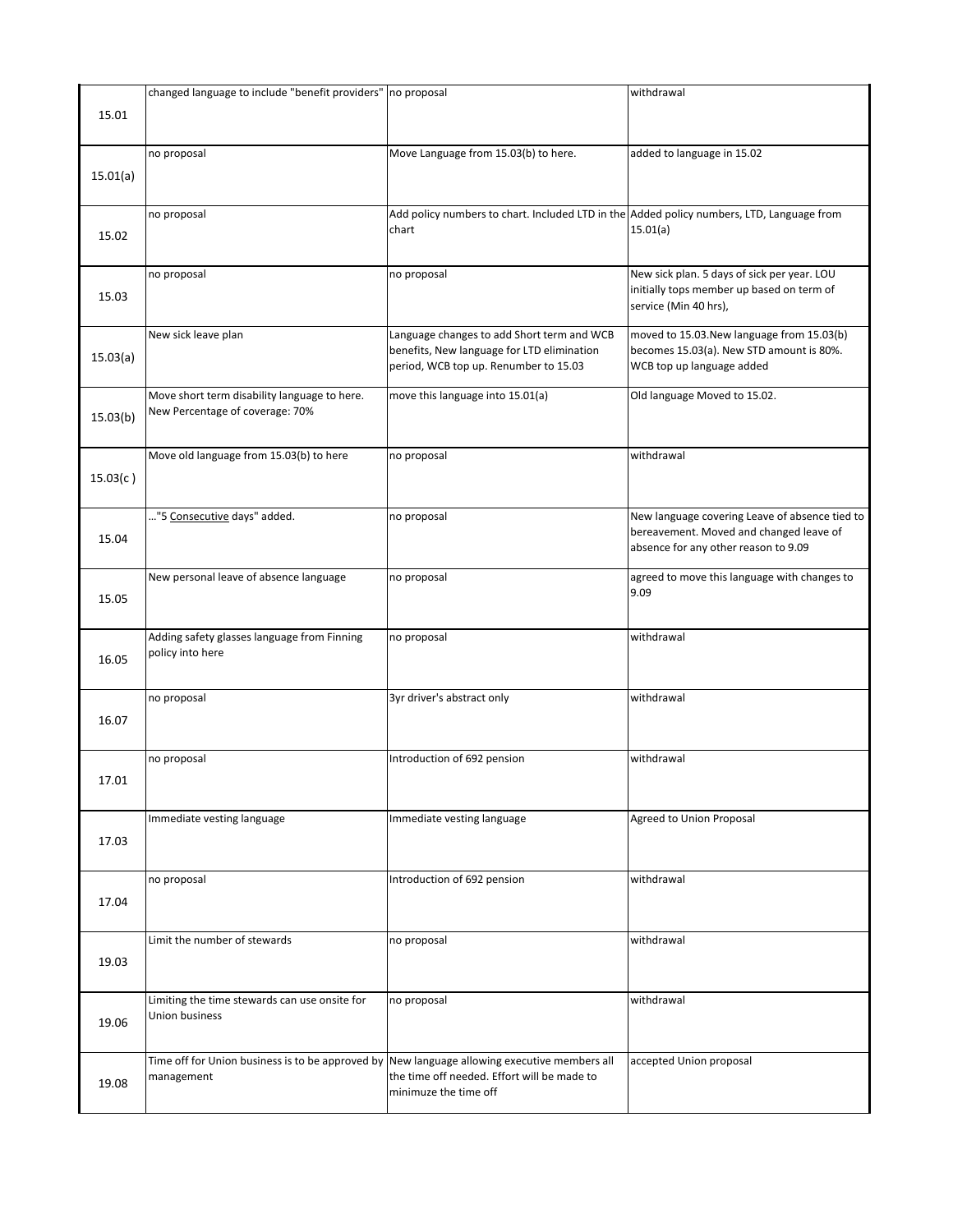|            | no proposal                                                                                                                                                                        | Bargaining committee reimbursement structure dropped the numbers of the committee                                       |                                                                                                                                                                                |
|------------|------------------------------------------------------------------------------------------------------------------------------------------------------------------------------------|-------------------------------------------------------------------------------------------------------------------------|--------------------------------------------------------------------------------------------------------------------------------------------------------------------------------|
| 19.09      |                                                                                                                                                                                    |                                                                                                                         | members, increased the hours paid by Finning                                                                                                                                   |
| 19.1       | Change "Branch" to Facility                                                                                                                                                        | no proposal                                                                                                             | accepted Company proposal                                                                                                                                                      |
| 20.03      | no proposal                                                                                                                                                                        | Change grievance timeline step to 30 days in<br>step 1                                                                  | accepted Union proposal                                                                                                                                                        |
| 21.01      | Change arbitrators                                                                                                                                                                 | Change arbitrators                                                                                                      | withdrawal                                                                                                                                                                     |
| 22.01      | Severance paid at 2 weeks per year of service to no proposal<br>a maximum of 18 months                                                                                             |                                                                                                                         | withdrawal                                                                                                                                                                     |
| 22.02      | Severance to be paid only after 6 months of<br>layoff at which point the employee loses their<br>rights to recall                                                                  | no proposal                                                                                                             | withdrawal                                                                                                                                                                     |
| 22.03      | delete the clause                                                                                                                                                                  | no proposal                                                                                                             | withdrawal                                                                                                                                                                     |
| 22.04      | delete the clause                                                                                                                                                                  | no proposal                                                                                                             | withdrawal                                                                                                                                                                     |
| 22.05      | delete the clause                                                                                                                                                                  | no proposal                                                                                                             | withdrawal                                                                                                                                                                     |
| 22.06      | Renumber to 22.03                                                                                                                                                                  | no proposal                                                                                                             | withdrawal                                                                                                                                                                     |
| 23.01      | 4 year term                                                                                                                                                                        | 2 year term                                                                                                             | 3 year term                                                                                                                                                                    |
| 23.02      | Dates to reflect a 4 year term                                                                                                                                                     | Dates to reflect a 2 year term                                                                                          | Dates to reflect a 3 year term                                                                                                                                                 |
| Schedule A | Combine and eliminate categories. Wage<br>reductions                                                                                                                               | Move all related schedules from LOU's to main<br>Schedule A in CBA. Formatting changes. Clarify<br>"Working in a truck" | Formatting corrected, wages corrected to match<br>agreed-upon rates and the term                                                                                               |
| Schedule B | Lay-off classification - add "within a region"<br>Facility transfer increase from 45 days to 90<br>addition of: Dual ticket Mech/welder<br>Powerhouse tech, Dual ticket Mech/Elect | no change other than Non-ticket field<br>lubrication service person                                                     | Separation of field and shop for layoff purposes<br>only in Edmonton and Wood Buffalo regions.<br>Lab tech renamed to Lab Clerk. Added Shovels<br>and Drills layoff categories |
| Schedule C | Reduction of living allowance:<br>High<br>level \$450 - 400<br>wood<br>Buffalo \$1350 - 1200<br><b>NWT</b><br>\$700 - 600                                                          | No change                                                                                                               | withdrawal                                                                                                                                                                     |
| Schedule D | Afternoon/night shift from \$3.50 - 2.50<br>Dual Ticket Premium from \$3.50 - 2.50<br>Continuous Shift Premium \$3-50 - 2.50                                                       | Added Top 10% continuous-shift night-shift<br>premium. Added facility D11 to midnight shift<br>premium                  | Withdrawal of both proposals                                                                                                                                                   |
|            | <b>Letters Of Understanding</b>                                                                                                                                                    |                                                                                                                         |                                                                                                                                                                                |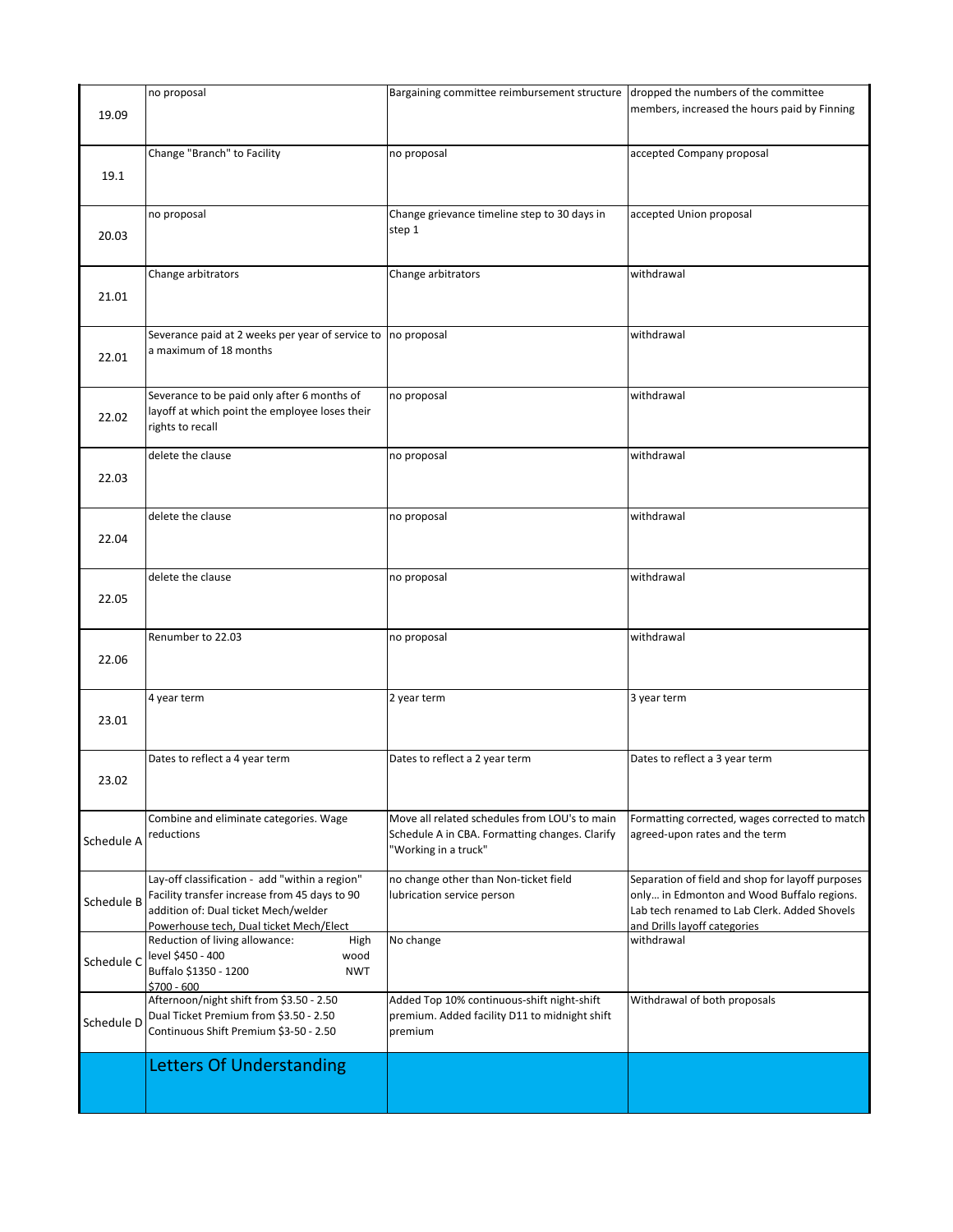|                             | delete                                                                             | renew              | renew                                         |
|-----------------------------|------------------------------------------------------------------------------------|--------------------|-----------------------------------------------|
| Benefits and                |                                                                                    |                    |                                               |
| Premiums                    |                                                                                    |                    |                                               |
|                             |                                                                                    |                    |                                               |
|                             | Retroactivity for Bank time change. Time off                                       | Renew with changes | renew with changes. Maximum 80 hrs per year   |
| LOU Banked                  | must equal time banked. 2 withdrawals per year                                     |                    | eliminated. Prime vacation period definition  |
| Overtime                    |                                                                                    |                    | eliminated                                    |
|                             |                                                                                    |                    |                                               |
|                             | delete                                                                             | renew              | renew                                         |
| Spousal                     |                                                                                    |                    |                                               |
| Allowance                   |                                                                                    |                    |                                               |
|                             |                                                                                    |                    |                                               |
|                             | renew                                                                              | renew              | renew                                         |
| LOA Bob<br>MacKinnon        |                                                                                    |                    |                                               |
|                             |                                                                                    |                    |                                               |
|                             | renew                                                                              | renew              | renew                                         |
| LOA Kevin                   |                                                                                    |                    |                                               |
| Clark                       |                                                                                    |                    |                                               |
|                             |                                                                                    |                    |                                               |
|                             | renew                                                                              | Renew with changes | Accepted. Removed "wherever Practical: from   |
| Tuesday to                  |                                                                                    |                    | Language                                      |
| Saturday                    |                                                                                    |                    |                                               |
|                             |                                                                                    |                    |                                               |
| Continuous                  | Branch/facility. Language changes. Vacation: 12<br>hrs off = 12 hrs vacation taken | renew              | Renew: "branch to facility"                   |
| shift                       |                                                                                    |                    |                                               |
|                             |                                                                                    |                    |                                               |
|                             | 10% to Wood Buffalo, Yellow Knife, InuviK, Hay                                     | No Change          | renew with changes: 12% for O/S and Ekati, 5% |
|                             | River and Ekati<br>2.5% for                                                        |                    | for Peace River and Grande Prairie            |
| LOU Regional<br>Wage adjust | Peace River, Grand Prairie                                                         |                    |                                               |
|                             |                                                                                    |                    |                                               |
|                             |                                                                                    |                    |                                               |
| Union,                      | renew                                                                              | Renew with changes | Renewed with change from 8 hrs to 12 hrs      |
| Management                  |                                                                                    |                    |                                               |
| Relations                   |                                                                                    |                    |                                               |
| Customers                   | renew                                                                              | renew              | renewed                                       |
| Working in                  |                                                                                    |                    |                                               |
| Employers                   |                                                                                    |                    |                                               |
| Shop                        |                                                                                    |                    |                                               |
|                             | delete                                                                             | renew              | renewed                                       |
| Maintenance                 |                                                                                    |                    |                                               |
|                             |                                                                                    |                    |                                               |
|                             |                                                                                    | Renew with changes | renew with formatting change                  |
|                             | renew                                                                              |                    |                                               |
| Gas Comp                    |                                                                                    |                    |                                               |
|                             |                                                                                    |                    |                                               |
| Power                       | renew                                                                              | renew              | renew                                         |
| Generation                  |                                                                                    |                    |                                               |
| Electrician                 |                                                                                    |                    |                                               |
|                             |                                                                                    |                    |                                               |
| Ticketed                    | renew                                                                              | renew              | renew                                         |
| Automotive                  |                                                                                    |                    |                                               |
| Technician                  |                                                                                    |                    |                                               |
|                             | Delete                                                                             | renew              | renew                                         |
|                             |                                                                                    |                    |                                               |
| <b>MSA</b>                  |                                                                                    |                    |                                               |
|                             |                                                                                    |                    |                                               |
|                             | Delete                                                                             | renew              | delete                                        |
| Midnight Shift              |                                                                                    |                    |                                               |
| PDC                         |                                                                                    |                    |                                               |
|                             | Delete                                                                             | renew              | delete. See LOU 16-04                         |
|                             |                                                                                    |                    |                                               |
| <b>MSA Training</b>         |                                                                                    |                    |                                               |
|                             |                                                                                    |                    |                                               |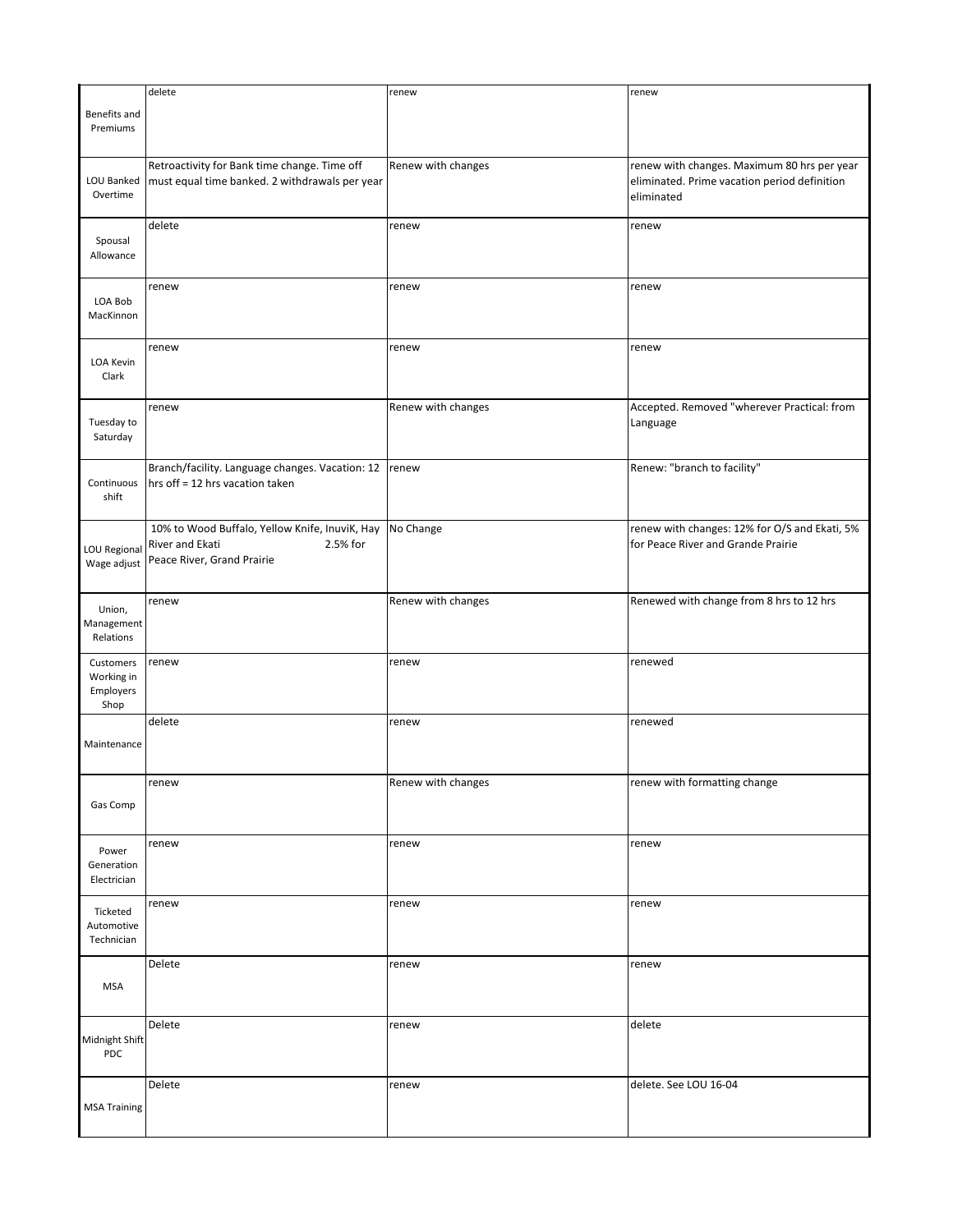| OilSands LOU                                    | introduction of 5x2 shift, removal of double time Adjustment to application of Stat Credit for last<br>overtime, elimination of ICP, elimination of stat<br>credit | shift, Marshalling point for all field mechanics  | Stat credit language moved into CBA, shift<br>additions for field (7 and 7, 14 and 14), D06<br>Marshalling point, Top 10% night shift on<br>customer sites (with premium paid), change of<br>shift and schedule into CBA, temp transfer info<br>moved into CBA, Bereavement language<br>cleanup, addition of "with employer agreement"<br>for 8hr holiday days, removal of sick time<br>language (in CBA now), ICP reductions, Stat<br>credit chart moved into the CBA                               |
|-------------------------------------------------|--------------------------------------------------------------------------------------------------------------------------------------------------------------------|---------------------------------------------------|------------------------------------------------------------------------------------------------------------------------------------------------------------------------------------------------------------------------------------------------------------------------------------------------------------------------------------------------------------------------------------------------------------------------------------------------------------------------------------------------------|
| Ekati Mine                                      | Flights marshalling Point changed to Yellow<br>knife,                                                                                                              | Changes to language and movement of<br>schedules  | RWA language change, removal of location<br>allowance (in Schedule C). Marshalling point and<br>flight langauge changes, travel time language<br>clean up, flight delay language cleanup. Vacation<br>time language change (in the CBA), Isolation pay<br>change to compensate for payroll tax. Leadhand<br>language removal, Sick time reworded. Addition<br>of MSA as northern hire, rewording of travel<br>allowance, change of shift and schedule<br>language, removal of wage schedule (in CBA) |
| 90-02: FPE                                      | delete                                                                                                                                                             |                                                   | rate increases, wording changes                                                                                                                                                                                                                                                                                                                                                                                                                                                                      |
| 92-01:<br>Contractor<br>Dues                    | renew with changes                                                                                                                                                 |                                                   | renewed with changes: remove "Finning<br>Facility" from contracting out language                                                                                                                                                                                                                                                                                                                                                                                                                     |
| $06-12:$<br>Working out<br>of Canada            | renew with changes                                                                                                                                                 |                                                   | renew: formatting change                                                                                                                                                                                                                                                                                                                                                                                                                                                                             |
| 08-04:<br>Employees<br>moving                   | delete                                                                                                                                                             | renew                                             | renew                                                                                                                                                                                                                                                                                                                                                                                                                                                                                                |
| 08-10: 10hr<br>shift for Red<br>Deer            |                                                                                                                                                                    |                                                   | renew with formatting changes                                                                                                                                                                                                                                                                                                                                                                                                                                                                        |
| $08-12:$<br>ThinkBIG and<br>FinnTech            | replace                                                                                                                                                            | Renew with changes. Remove Finntech<br>references | renew. Removal of FinnTech references.<br>Addition of indenturing apprentices once they<br>are complete. \$600 travel allowance for work<br>terms. Red circling for internal hires. Mutual<br>agreement language added for all terms added.                                                                                                                                                                                                                                                          |
| 08-20: CNRL                                     | Employees can either receive housing to reside<br>in Fort Mac or receive compensation for flights                                                                  | renew                                             | Requirement to stay in Camp if using CNRL's<br>Flights. Grace period language is in place until<br>Dec 31, 2016. Removal of Commuting<br>compensation if flights are not used.                                                                                                                                                                                                                                                                                                                       |
| 09-09:<br>Compressed<br>work week<br><b>CSC</b> | Delete                                                                                                                                                             | Compressed work week - minor wording<br>changes   | renew: minor language changes                                                                                                                                                                                                                                                                                                                                                                                                                                                                        |
| $10-01$ :<br>Collicutt<br>Employees             | renew                                                                                                                                                              | renew                                             | renew                                                                                                                                                                                                                                                                                                                                                                                                                                                                                                |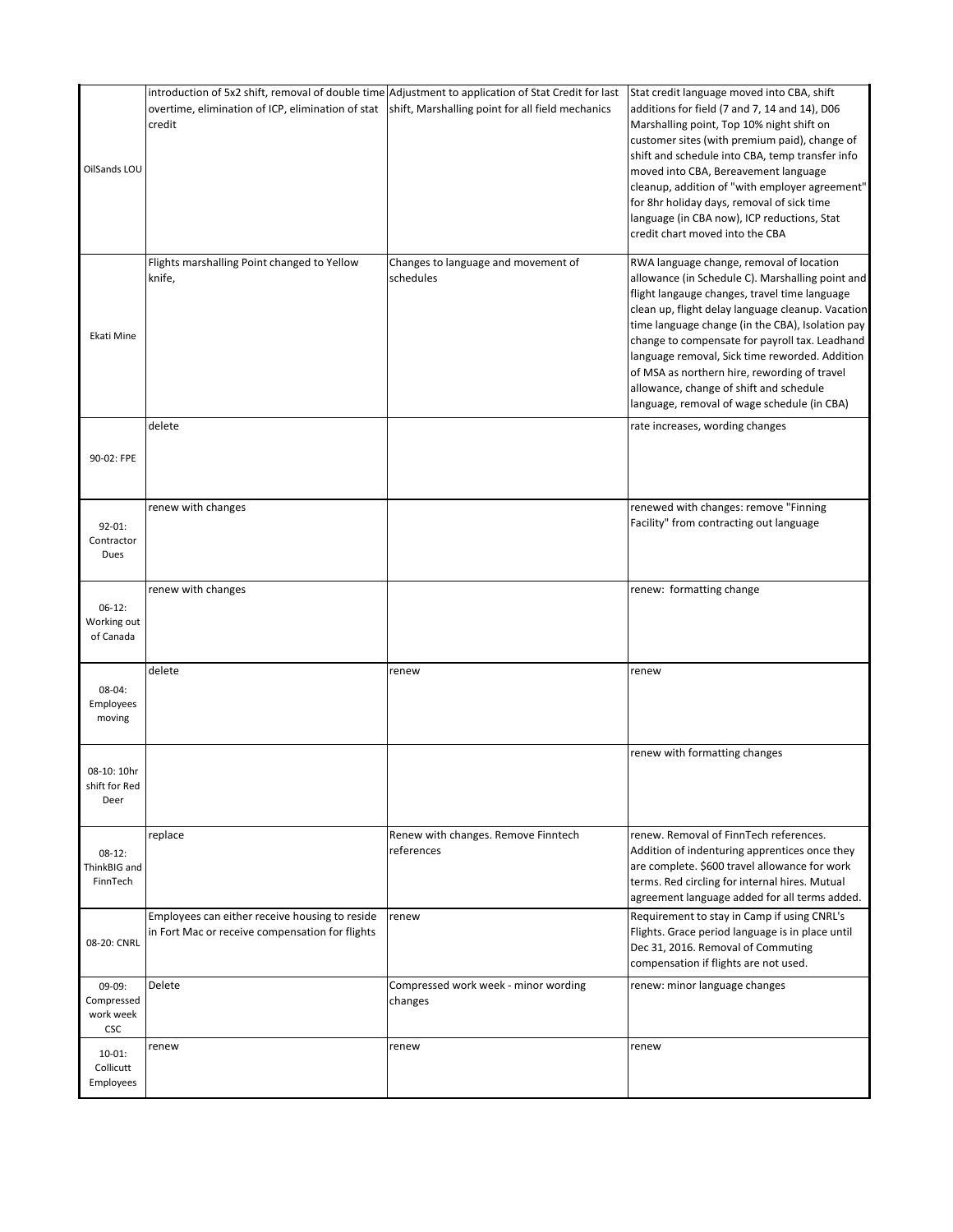| $10-05$ :<br>Oilsands Shift<br>exceptions             | renew with changes | renew                                                    | renew. Names updated                                                                                                                                          |
|-------------------------------------------------------|--------------------|----------------------------------------------------------|---------------------------------------------------------------------------------------------------------------------------------------------------------------|
| 10-06: Suncor<br>Labourers                            | renew              | renew                                                    | renewed                                                                                                                                                       |
| 10-07: 12hrs<br>for PM groups                         | renew              | renew                                                    | renew with wording changes. Removal of<br>language that it already in the CBA                                                                                 |
| 10-10: Grand<br>Cache Coal                            | renew              | renew                                                    | delete. The mine is no longer in production                                                                                                                   |
| 11-02:HVAC<br>Dual ticket                             | renew              | renew                                                    | renew                                                                                                                                                         |
| $11-04:$<br>Spectra<br><b>Energy Peace</b><br>Arch    | renew              | renew                                                    | renew                                                                                                                                                         |
| 11-05: ICP for<br>KMC                                 | delete             | renew                                                    | delete. In the O/S LOU now                                                                                                                                    |
| 11-06: Kidco                                          | delete             | delete                                                   | delete. No longer used                                                                                                                                        |
| $11-07$ :<br>Midnight Shift<br>for Calgary<br>W/House | delete             | renew                                                    | delete. No longer used                                                                                                                                        |
| $11-08:$<br>Reciprocity<br>Agreement                  | renew              | delete                                                   | pending upcoming meetings with Finning and BC<br>union. Three party agreement                                                                                 |
| 12-01: Sitech                                         | renew              | renew                                                    | renew                                                                                                                                                         |
| 12-02: 2nd<br>and 3rd years<br>in the Field           |                    | renew                                                    | renew                                                                                                                                                         |
| $12 - 04$ :<br>Shovels and<br><b>Drills</b>           | delete             | renew                                                    | delete                                                                                                                                                        |
| 12-07: 12 hr<br>shift Teck and<br>Coal Valley         | renew with changes | renew                                                    | renew with changes. Deletion of Coal Valley<br>reference. Limited numbers (2 employees<br>remaining)                                                          |
| $13-01$ :<br>Rotating shift<br>for Calgary<br>Power   | Renew              | Calgary Rotating shift agreement - renew with<br>changes | renew with changes. Remove language already<br>in the CBA                                                                                                     |
| 13-02: Kearl                                          | renew with changes | renew with changes                                       | renew with changes. Remove reference to the<br>arbitration. Change the name from Kearl Project<br>to Kearl. Removal of Mentoring program.<br>Language cleanup |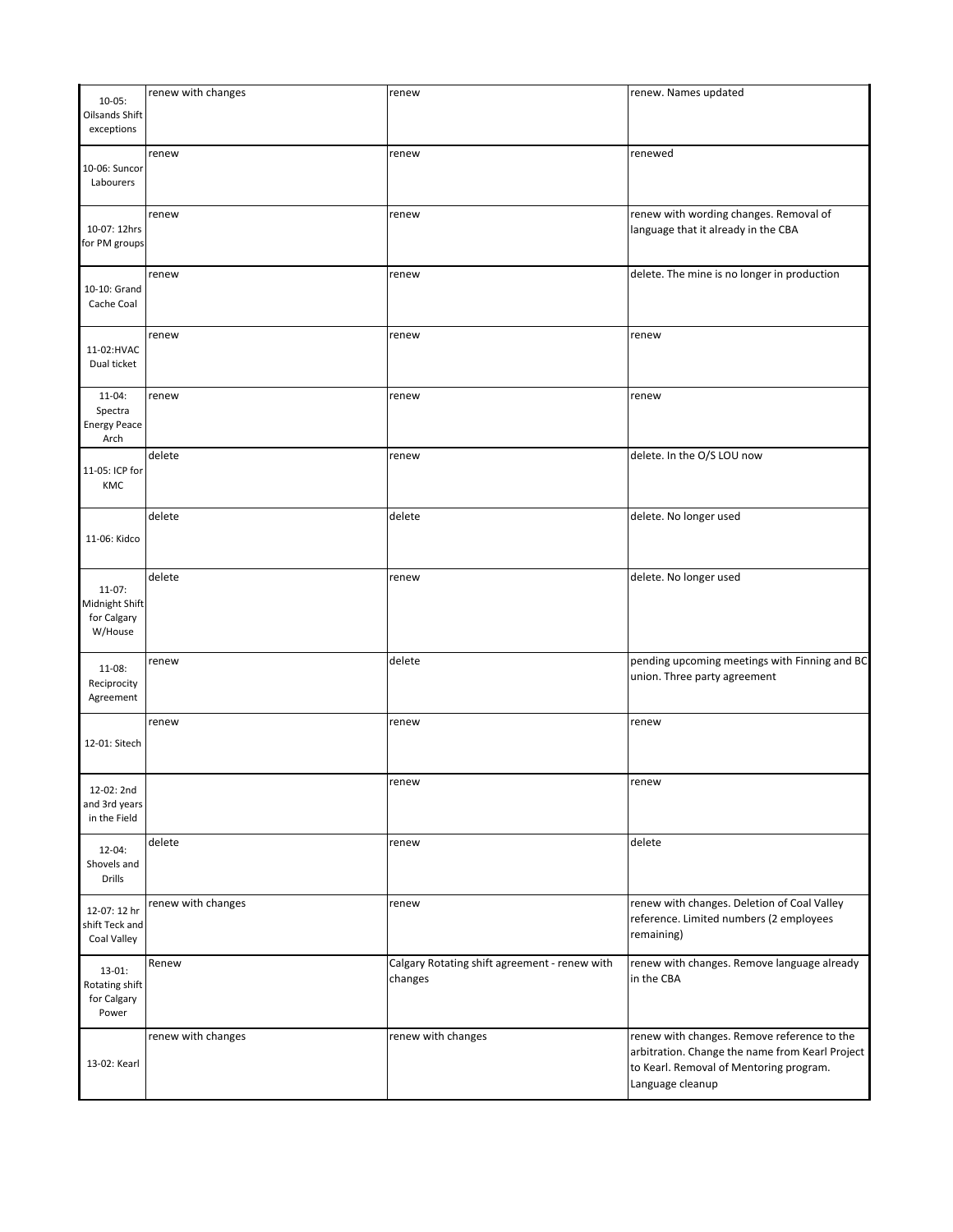| 13-03: Fort<br>Hills                                               | renew with changes | renew with changes | renew with changes. Language cleanup. Fort<br>Hills allowance qualification changes.                                                                                                                                   |
|--------------------------------------------------------------------|--------------------|--------------------|------------------------------------------------------------------------------------------------------------------------------------------------------------------------------------------------------------------------|
| 13-04: Field<br>Lubrication<br>Serviceperson                       | renew with changes | renew              | renew                                                                                                                                                                                                                  |
| 14-01: Ekati<br>MSA's                                              | delete             | delete             | delete. Moved this language into the Ekati<br>letter.                                                                                                                                                                  |
| 14-03: 4 and 4<br>Calgary<br>General line                          | delete             | renew              | delete. No longer used                                                                                                                                                                                                 |
| 14-04: Parts<br>Countersales<br>Standby                            | delete             | delete             | delete. No longer used                                                                                                                                                                                                 |
| 14-06:<br>Permanent<br>Part time<br><b>MSA</b>                     | Renew              | renew with changes | renew with changes. Language clean up                                                                                                                                                                                  |
| 14-07: ICP<br>Syncrude<br>Basemine                                 | delete             | delete             | delete. Moved this language into the O/S letter.                                                                                                                                                                       |
| 14-08: MSA<br>Grande<br>Prairie                                    | delete             | renew              | delete. No longer used                                                                                                                                                                                                 |
| 14-09: COE<br>afternoon<br>shift<br>Maintenance                    | Delete             | renew              | renew with changes: deleted language already<br>in the CBA. Bereavement changes. Formatting<br>changes                                                                                                                 |
| 14-10: 10 hr<br>Shift for D30                                      | Delete             | renew              | renew with changes: language cleanup.<br>Removed language already in the CBA.                                                                                                                                          |
| 14-11: 4 and 4<br>power<br>systems                                 | delete             | renew              | delete. No longer used                                                                                                                                                                                                 |
| 15-01:<br>Shovels and<br><b>Drills Projects</b><br>and             | delete             | renew              | delete: New LOU created                                                                                                                                                                                                |
| <u> Assemblies</u><br>Compressed<br>work week<br>Grande<br>Drairie | Delete             | Renew              | renew with changes: Remove language already<br>in the CBA                                                                                                                                                              |
| 15-03: Snap<br>Lake                                                | Renew with changes | Renew with changes | renew with changes. RWA inclusion for temps.<br>Vacation language changes, NWT payroll tax<br>paid by isolation pay. Travel allowance changes.<br>Removed language in the CBA. Remove<br>outdated terms and conditions |
| 15-04: 10 HR<br>shift for D18                                      | Delete             | Renew              | renew with changes. Minor clean up                                                                                                                                                                                     |
| $15-05:$<br>Emergency<br>Manpower<br>transfers                     | Delete             | delete             | delete. Will use the reciprocity agreement                                                                                                                                                                             |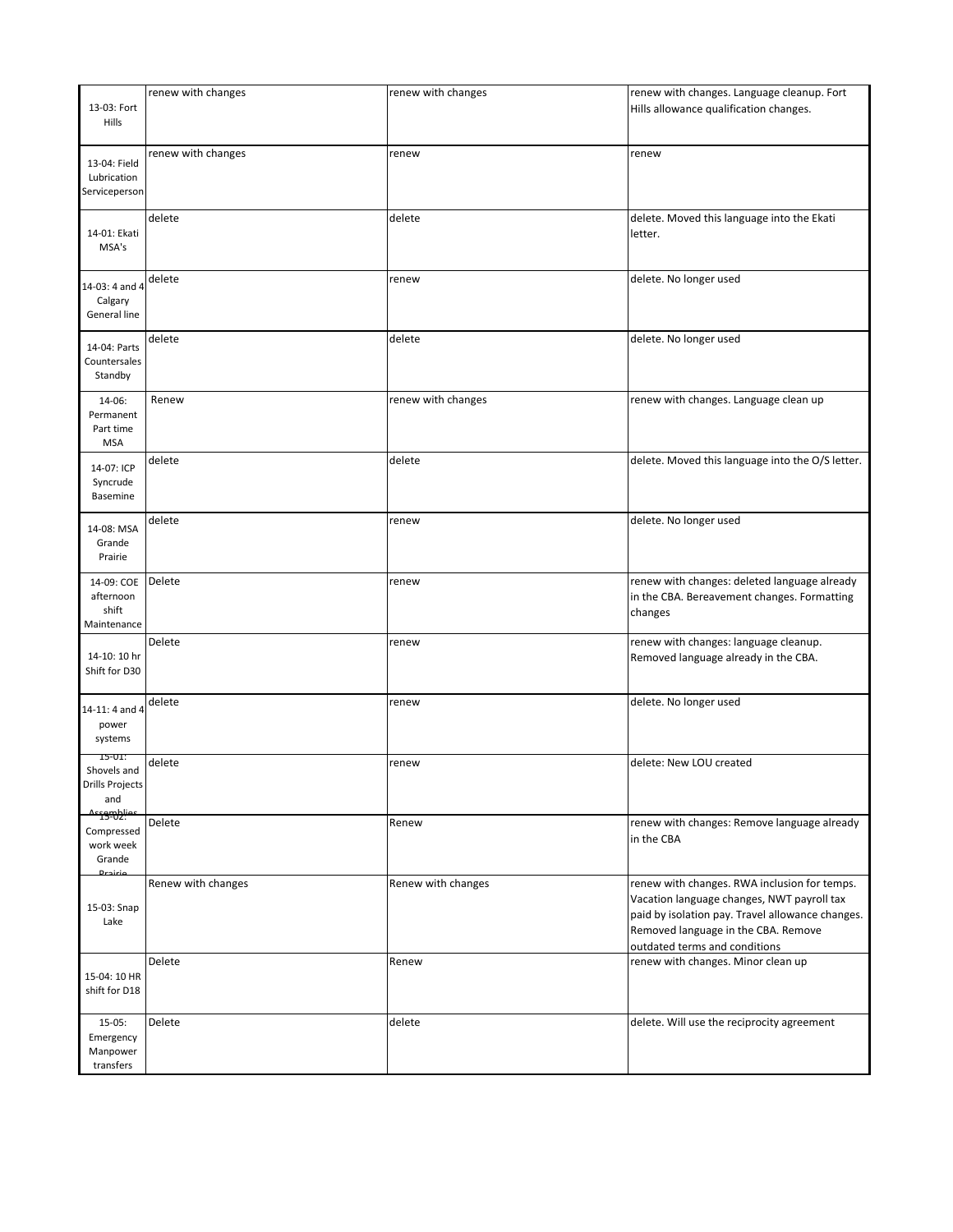| $15-06:$<br>Gahcho Kue<br>15-07: LOA<br>Ryan Ermet | Renew with changes<br>renew with changes | Renew with changes<br>renew | renew with changes. RWA inclusion for temps.<br>Vacation language changes, NWT payroll tax<br>paid by isolation pay. Travel allowance changes.<br>Removed language in the CBA. Remove<br>outdated terms and conditions<br>renew with changes. Moved into the CBA |
|----------------------------------------------------|------------------------------------------|-----------------------------|------------------------------------------------------------------------------------------------------------------------------------------------------------------------------------------------------------------------------------------------------------------|
| 16-01: Nuna<br>Logistics                           | Renew                                    | Renew                       | renew with changes. RWA inclusion for temps.<br>Vacation language changes, NWT payroll tax<br>paid by isolation pay. Travel allowance changes.<br>Removed language in the CBA. Remove<br>outdated terms and conditions                                           |
| $16-02$ :<br>Expanded<br>Mining D14                | renew                                    | renew                       | renewed                                                                                                                                                                                                                                                          |
| 16-03: First<br>right of<br>refusal D14<br>Welders | renew                                    | renew                       | renew                                                                                                                                                                                                                                                            |
| 16-04: MSA<br>Training                             | new                                      | new                         | new: Transitional LOU to allow MSA's to enter<br>apprenticeships prior to Jan 1, 2017                                                                                                                                                                            |
| 16-05: Sick<br><b>Time Preload</b>                 | new                                      | new                         | new: Gives members a sick time preload based<br>on tenure with the company.                                                                                                                                                                                      |